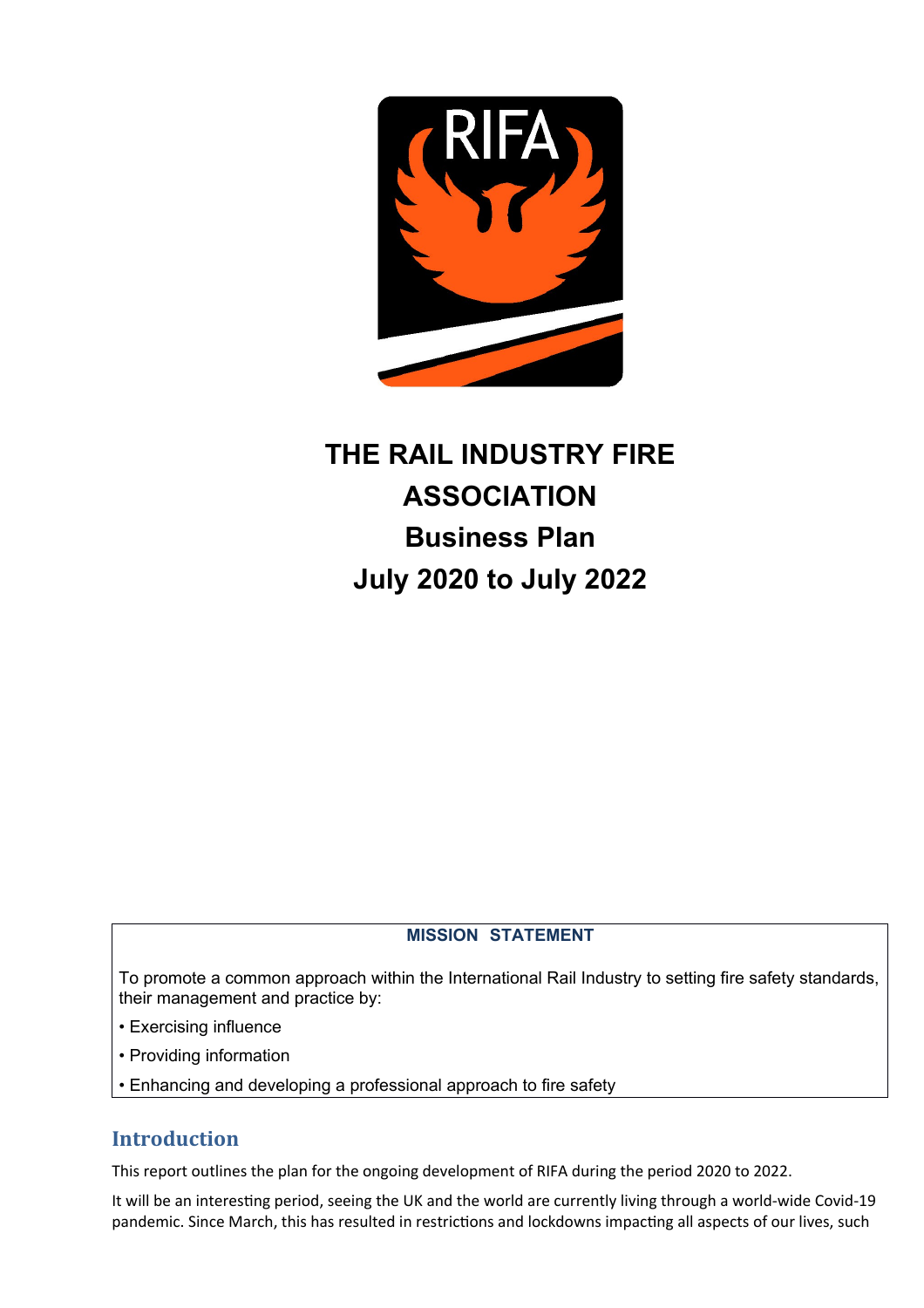

as our own virtual AGM and accompanying seminar in July. For the near future there doesn't appear to be any change to the situation.

Though RIFA will be impacted in the way we meet and conduct our business, working from home and virtual meetings have now become the norm for most members in their working and private lives. As the AGM has shown, technology is also available to hold virtual meetings with a larger audience. Though it was not smooth sailing, and gremlins crept into some of the technology during the AGM, these will need to be resolved for any future larger meetings or seminars.

During the pandemic RIFA will be compliant with Government requirements and advice, and any RIFA business such as the meetng of the Executve/Management Commitees, Working Groups as well as the seminars will be conducted virtually via the internet.

#### **Previous Chair**

Our previous chair Ben Mossop, had a very unusual period, due to issues of the RIFA Bank Account. I won't spell them out within this report, as the saga would be enough for a book in its own right. Suffice it to say that Ben's vision and aims for the Associaton could not be fully realised during his term as Chair. However, as many of them are in-line with my own, I have integrated them within this report, and so ensure that his proposal can also be realised.

## **Objectives**

The rail industry continues to be very busy in the UK; from continued refurbishment of existing stations, reinstating disused railway infrastructure through to developing new stations, depots, tunnels and routes. Fire safety is an integral part of all of these projects.

It is RIFA's aim to continue to support the rail industry, and all its contributors and users, in order to address the fre safety aspects of:

- Life Safety For passengers, staf, visitors and fre and emergency rescue personnel
- Asset Protecton To provide adequate protecton in relaton to railway specifc assets
- Business Contnuity To minimize the risk to interrupton of railway services and business
- Environment To protect the environment

These objectives are often seen within fire safety documentation, but they also clearly state our mission to support fre safety within the railway industry to ensure it is a **sustainable** transport now and for the future.

RIFA's will support these objectives by:

- Promotng and contnually improving the understanding with regard to fre safety for all aspects associated with railways.
- ! Aim to actively contribute, influence and shape legislation, standards and guidance for railway fire safety in the UK and around the world.
- Develop and promote training and educaton opportunites to ensure individuals and organizatons are and remain competent to work on the railways.
- Work closely with our fre service members and colleagues to assist with specialist training and support for railway incidents.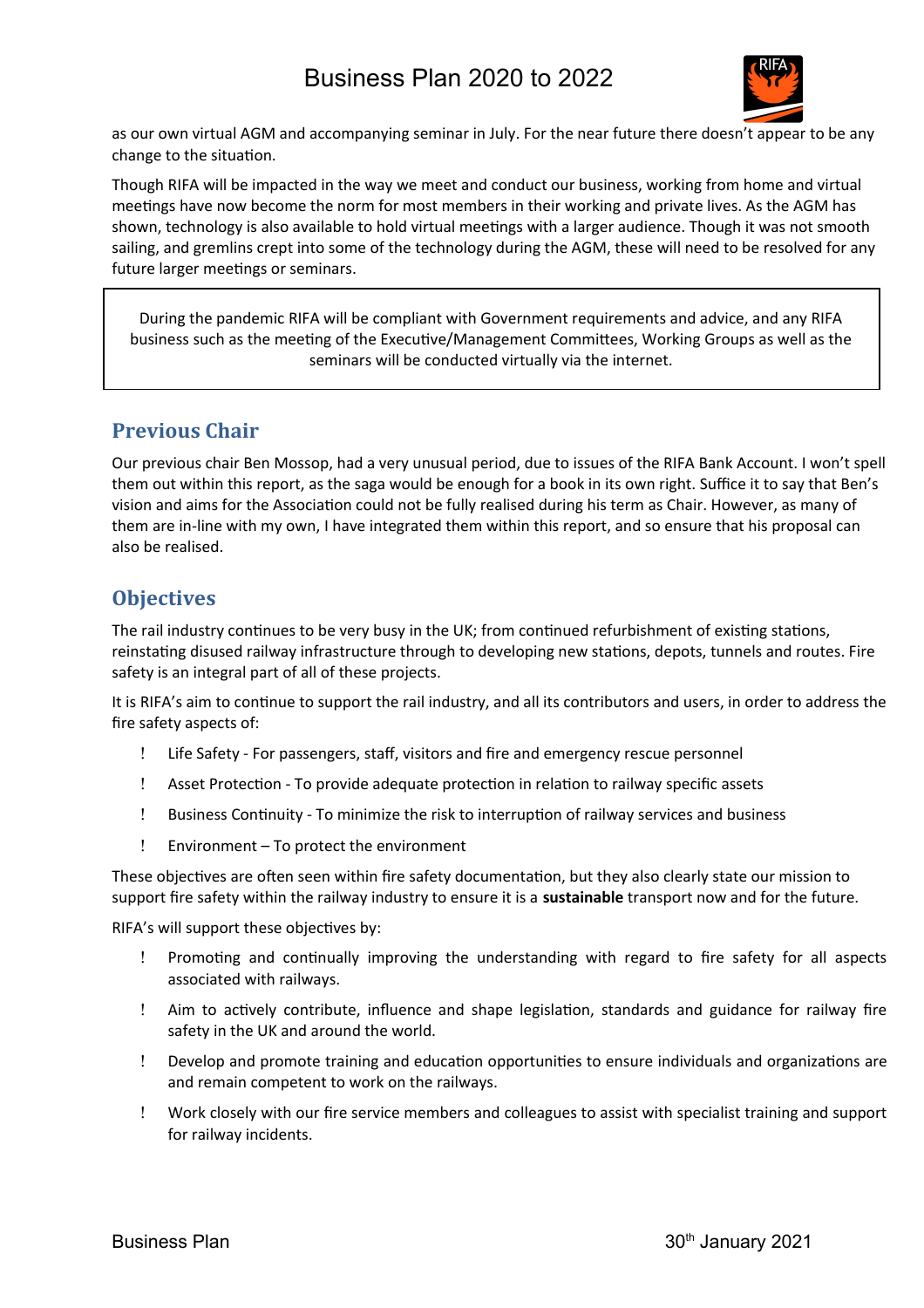

## **Membership**

An Association and its objectives can only be realised by its members.

Though RIFA has a wide ranging membership and core management team, along with an overseas chapter in the USA, more can be done to continue to recruit members. Young engineers who are just starting to those with years of experience; individuals, consultant engineering companies, railway operators and owners, educators, fre equipment installers and manufacturers, fre and rescue services. Each with their own interest in fre safety in the railway as well as experiences that are worth harnessing in the working group and services RIFA is able to provide to the members.

Our current membership grades are:

| Associate members     | Individual fire engineers or any person who has an interest in fire<br>safety for railways.                                                          |
|-----------------------|------------------------------------------------------------------------------------------------------------------------------------------------------|
| Affiliate members     | Companies or individuals who provide a commercial service to the<br>railway industry such as educational, institutes, associations and<br>companies. |
| <b>Full members</b>   | Rail industry organisations or companies.                                                                                                            |
| Complimentary members | Membership is awarded by the Executive Committee in return for<br>giving assistance to RIFA.                                                         |

The current RIFA Executve Commitee members are:

| Chair:                   | Nicole Hoffmann |
|--------------------------|-----------------|
| Vice Chair:              | Andrew Brown    |
| Secretary:               | David Rayworth  |
| Treasurer:               | Jason Seward    |
| International President: | Tony Cash       |

In additon there is also the USA Representatve Bob Andrews, who will be informed and consulted by the Internatonal President.

## **Working Groups**

Following a few years of minimum activity, the working groups are to be re-invigorated. This is to ensure that we continue to develop RIFA, serve the rail industry and fire and rescue services, by capturing the knowledge and experience of our current and potentally new members.

As a minimum, three RIFA members are to form a working group.

Given below are the existng, old and new working groups (WG) along with their current and new focus for the coming two years, as well as why others should not be contnued.

## *Working Group 1: PR and Events*

The communication of RIFA with its existing and new members as well as the wider general audience is key to engage, interest and inform. We currently have a website, a LinkedIn group as well as Twiter. As more guidance is developed by the WGs then these will require announcements along with publicaton and sharing.

As the web-site is for many the frst point of contact, and for others a regular visit, it should always provide a welcome to RIFA. News should be provided of current fre/rail incidents; what the WG are working on and what is new in the member pages; as an incentve to become a member. Members are to be able to not only assist in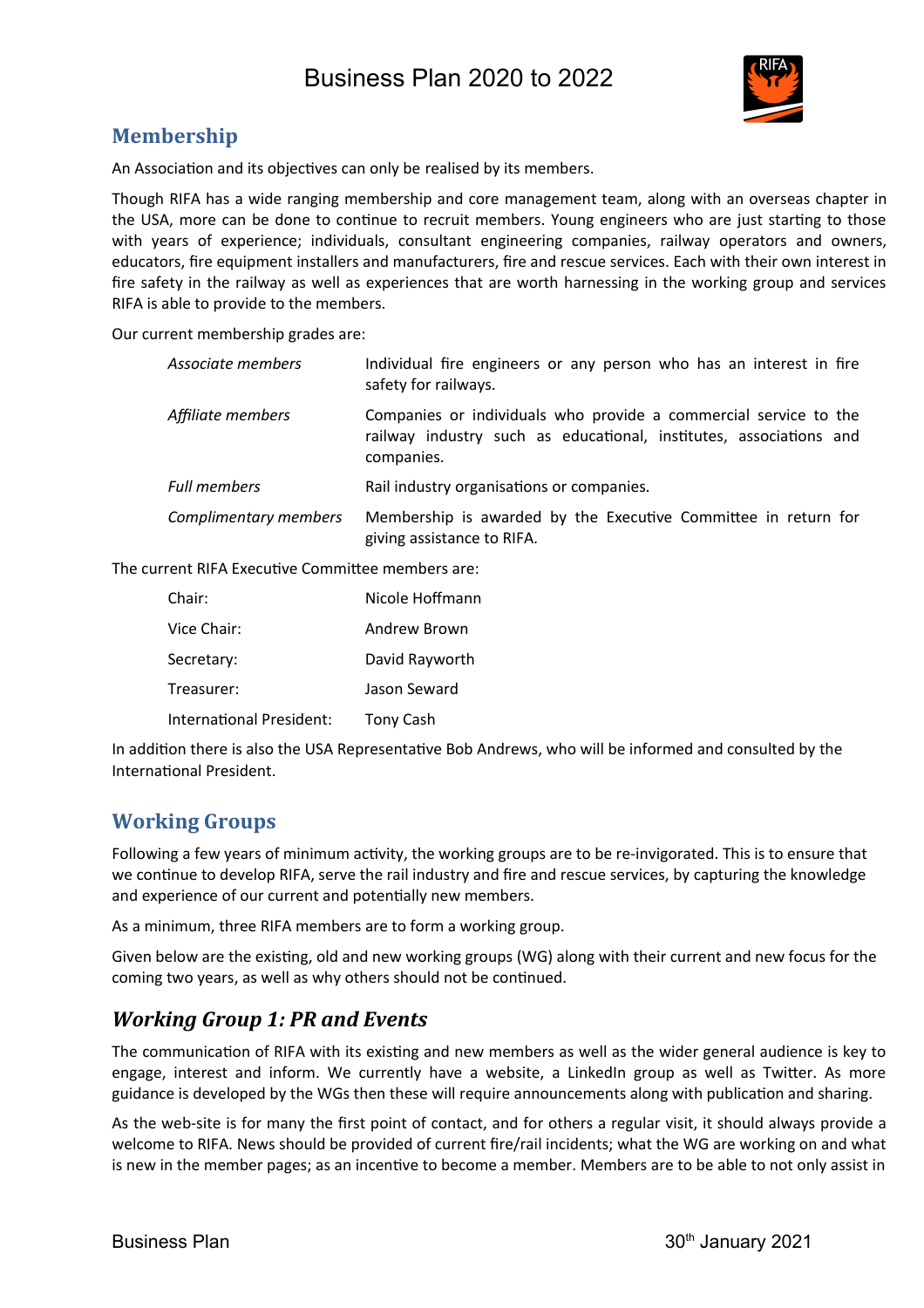

developing guidance by joining one of the working groups, but also benefit in receiving them as part of their membership.

We have always had a few seminars throughout the year; this should be continued. And why not go further? Why can't we have instead of several speakers on one day, several days with one speaker? We could intersperse the perhaps more formal seminars with shorter talks. This could for example show-case the WG and introduce them to a wider audience and so perhaps encourage more to join?

Seminars are to be hosted by RIFA, which will be free to attend by members. On-line seminars would also be a beneft to the internatonal rail industry and could also atract members from overseas; as they would not only be able to contribute but also share their own local experiences.

- Provide communicaton from RIFA to its members as well as a wider audience.
- Develop and host a program of seminars.

## *Working Group 2: Sustainability, Materials and STEM*

The world's climate and environment are changing. At the same time the creativity and innovation of materials, products and vehicles are never ending. All these contnuing to challenge the fre engineer and fre services, the understanding of fire behaviour and fire-fighting. So we should be active in trying to understand how all of this will impact the fire and railway industry.

Should we:

- Promote more use of suppression in order to perhaps reduce the amount of water required by the fre services' activities? If we have longer drier summers, should we store more water to ensure we have water available in the event of a fire?
- Should we increase fre resistance to protect our infrastructure more?

We will be:

- Developing insight and inform members of new materials and their applicaton.
- Monitoring the revisions of BS 45545, NFPA 130 and BS 9992 in terms of material requirements.
- Reviewing the source of the materials used and their carbon footprints.
- ! Promoting fire safety as a sustainable railways discipline.
- Promotng educaton and training for our members of RIFA as well as apprentces and STEM initatves.

This group should be developing further insight and guidance documents on these issues for our members.

## *Working Group 3: Fire and Rescue Services and Facilities*

Railways are currently being constructed in developing countries as they are seen as the best means to re-start their shatered economies such as due to previous conficts. However, it is ofen a very sad fact that the manning, training and facilites for the emergency services are ofen ignored. Train incidents in tunnels and stations in remote developing countries will require dedicated responses.

Closer to home, RIFA had initiated a review of portable fire-fighting equipment; ranging from extinguishers to trolleys. This will be progressed.

RIFA aims to provide the knowledge resource for fre services so that we can ofer our expertse to identfy with them any short fall in understanding and equipment and to provide the technical support to assist these fre services to have available the necessary training and equipment for railway incidents.

Emergency Planning for railways – establish a guidance document.